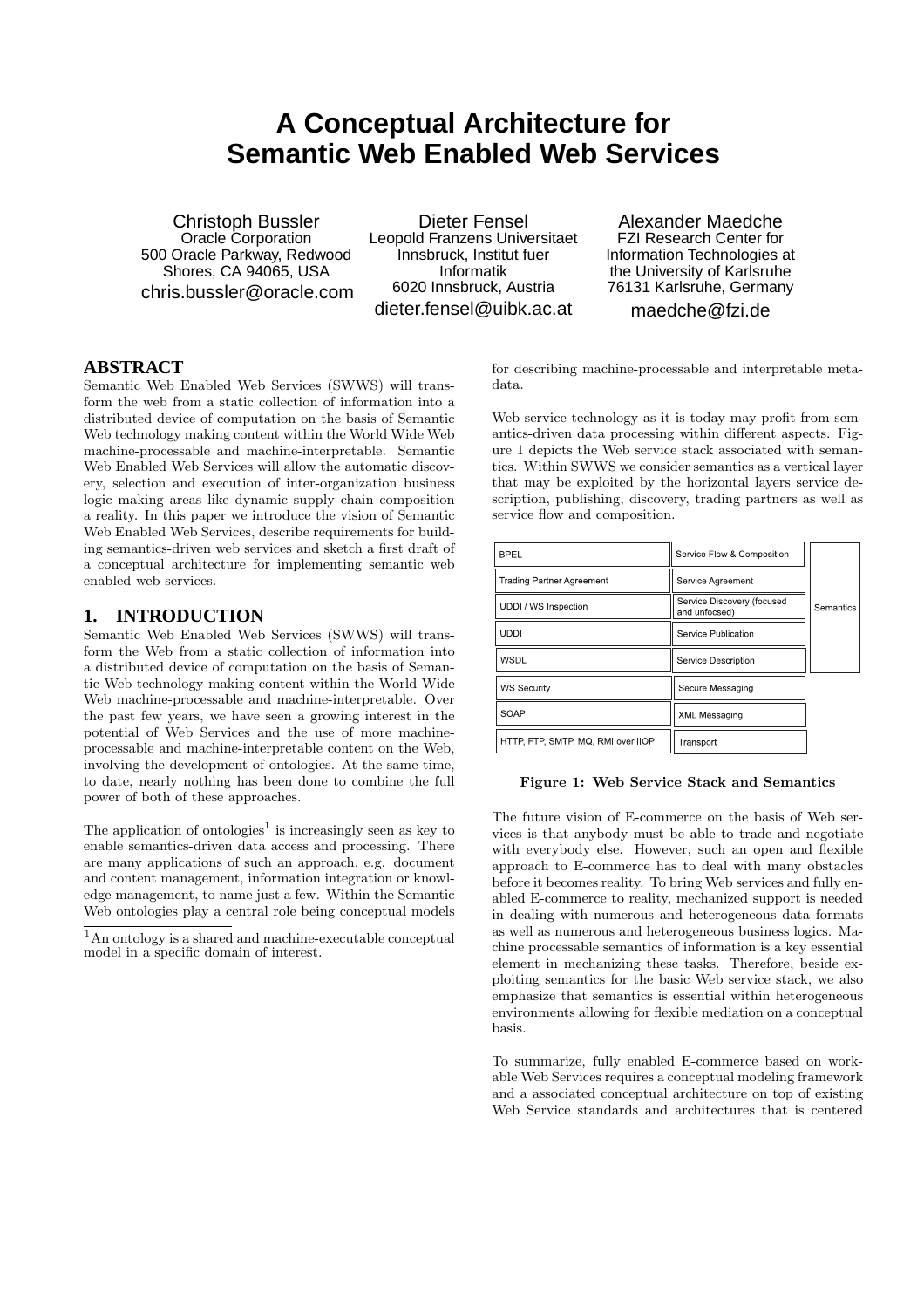around two complementary principles: First, one requires a strong de-coupling of the various components that realize an E-commerce application. This de-coupling includes information hiding based on the difference of internal business intelligence and public message exchange protocol interface descriptions. Second, strong mediation service enabling anybody to speak with anybody else in a scalable manner are required. This mediation service includes the mediation of different vocabularies as well as the mediation of different interaction styles.

**Organization.** The paper is organized as following: Section 2 defines requirements for SWWS. As a basis for the conceptual framework we shortly describe in Section 3 the Web Service Modeling Framework (WSMF) building on and extending recent standard proposal like WSDL and ebXML. Section 4 introduces the conceptual architecture that underlies our overall approach. Section 5 concludes with a short summary and an outlook on future work.

## **2. SWWS REQUIREMENTS**

This section introduces our vision of Semantic Web Enabled Web Services by providing the following B2B use case: A newly hired employee requires a laptop for his workplace. In order to buy one he defines the characteristics of the laptop like processor speed and disk size. The purchasing process makes sure that the new employee's manager authorizes the purchase. Based on the configuration of the laptop, alternative hardware vendor's offerings have to be collected and a price comparison has to be done. Once the cheapest laptop is determined, a service contract for three years has to be found and purchased together with the laptop. The service contract might be from the laptop vendor or might be from an independent insurance company. It might be that a same or better-equipped laptop together with the service contract is cheaper then if both are bought separately. Once the cheapest combination is found, the laptop purchase order is issued. Finding alternative laptops and service contracts as well as the final purchase should be supported fully automated without human user involvement.

The mediation related problems that have to be solved within this use case are:

- *•* The whole process has to be modeled and has to be executed as a business process. This includes human as well as non-human tasks.
- *•* Transmissions over networks have to be secured according to the trading partner requirements and the B2B protocols involved.
- *•* Possible laptop vendors as well as service contract vendors have to be discovered and messages have to be exchanged with them.
- *•* Different document type formats have to be understood and transformed into each other to make the prices and products comparable. This is one of the essential requirements for explicit representation of semantics through ontologies.
- *•* Alternative purchase approaches are necessary in case a separate company buys the service contract because

in this case purchases, the laptop and the service contract have to succeed both or none at all.

Various aspects can be identified as being necessary to achieve such an intelligent and automatic web service discovery, selection, mediation and composition into complex services.

**Document types**. Document types describe the content of business documents like purchase orders or invoices. The content is defined in terms of elements like an order number or a line item price. Document types are instantiated with actual business data when a service requester and a service provider exchange data. The payloads of the messages sent back and forth are structured according to the document types defined. Ontologies are the ideal concept to describe the structure and semantics of document types.

**Syntax**. Documents can be represented in different syntaxes available. XML is a popular syntax, although non-xml syntax is used in many cases, too (e.g. EDI [www.x12.org]).

Semantics. First, the elements of document types must be populated with correct values so that they are semantically correct and are interpreted correctly by the service requesters and providers. This requires that a vocabulary is defined that enumerates or describes valid element values, for example, a list of product names or products that can be ordered from a manufacturer. Further examples are unit of measures as well as country codes. Second, "rules" may allow generating consistent values automatically. Ontologies [2] provide a means for defining the "concepts" and therefore the semantics of the data to be exchanged. If ontologies are available then document types refer to the ontology concepts. This ensures consistency of the textual representation of the concepts exchanged and allows the same interpretation of the concepts by all trading partners involved. Finally, the intent of an exchanged document must be defined. For example, if a purchase order is sent, it is not necessarily clear if this means that a purchase order needs to be created, deleted or updated. The intent needs to make semantically clear how to interpret the sent document.

**Transport binding**. Several transport mechanisms are available like HTTP/S, S/MIME, FTP or EDIINT. A service requester as well as a service provider have to agree on the transport to be used when service requests are executed. For each available transport the layout of the message must be agreed upon and how the document sent is represented in the message sent.

**Exchange sequence definition**. Communication over networks is currently inherently unreliable. It is therefore required that a service requester and a service provider make sure themselves through protocols that messages are transmitted exactly once.

**Process definition**. Based on the assumption that messages can be exchanged exactly once between service requester and service provider the business logic has to be defined in terms of the business message exchange sequence. For example, a purchase order might have to be confirmed with a purchase order acknowledgment. These processes define the required business message logic in order to derive to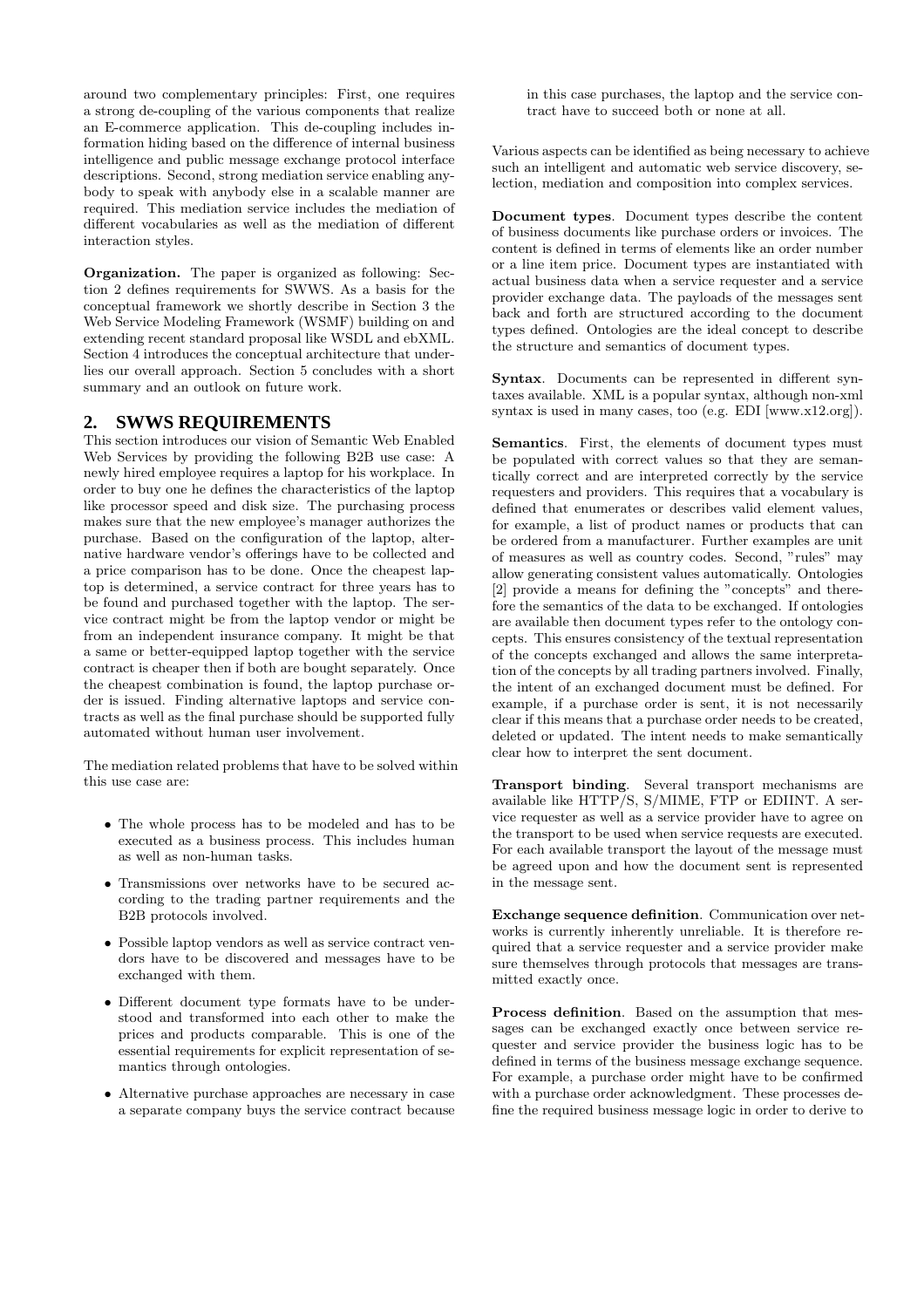a consistent business state.

**Security**. Fundamentally, each message exchange should be private and unmodified between the service requester and service provider as well as non-reputable. Encryption as well as signing ensures the unmodified privacy whereby non-repudiation services ensure that none of either service requester or service provider can claim not to have sent a message or a different one.

#### **3. THE MODELING FRAMEWORK WSMF**

This section introduces the Web Service Modeling Framework (WSMF) that provides the model for developing and describing web services and their composition. The philosophy of WSMF is based on the two following principles *(i)* maximal de-coupling, *(ii)* complemented by scalable mediation service. A model in WSMF consists of four main different elements:

- *•* **Ontologies** that provide the terminology used by other elements;
- *•* **Goal repositories** that define the problems that should be solved by web services;
- *•* **Web services descriptions** that define various aspects of a web service; and
- *•* **Mediators** which bypass interoperability problems.

As mentioned earlier ontologies are a key enabling technology for the Semantic Web. They interweave human understanding of symbols with their machine-processability. In our framework, ontologies are used to define the vocabulary that is used by other elements of WSMF specifications (document types). Therefore, they enable reuse of terminology as well as interoperability between components referring to the same or linked concepts.

The description of a goal specifies objectives that a client may have when he consults a Web service. Goal specifications should be kept separate from actual web service descriptions because there is an *n2m* mapping between them, i.e., the same web service can serve different goals and obviously different (competing) web services can serve the same goal. For example, Amazon.com could be used to buy a book, however, in the same way it can be used as an information broker on bibliographic information about books. Conversely, different bookstores may subscribe to the same goal.

Many Web service description languages distinguish between elementary and complex Web services. Elementary Web services are simple input/output boxes, whereas complex Web services break down the overall process into sub-tasks that may call other web services. WSMF identifies more than ten aspects in describing such Web services.

Mediating components are of general importance for component-based software development. [6] introduced an adapter pattern in his textbook on design patterns for object-oriented system development. Such adapters enable reusable descriptions of objects and make it possible to combine objects that

differ in their syntactical input and output descriptions. [4] introduced the concept of an adapter in architectural descriptions of knowledge-based systems to (1) de-couple different elements of this model, (2) encapsulate these different elements and (3) explicitly model their interactions. Work on software architectures describes systems in terms of components and connectors that establish the proper relationships between the former (cf. [9]). Here, the focus is to mediate between different interaction styles of components (which we call the business logic of a web service). Finally, work on heterogeneous and distributed information systems developed the concepts of wrappers and a mediator. Instead of assuming a global data schema, heterogeneous information and knowledge systems have a mediator [11] that translates user queries into sub-queries on the different information sources and integrates the sub-answers. For an open and flexible environment such as web-based computing, adapters are an essential means to cope with the inherent heterogeneity.

In this paper we will not further focus on WSMF, we refer the interested reader to [3, 2].

### **4. CONCEPTUAL ARCHITECTURE**

In this section we introduce the SWWS Conceptual Architecture that has been designed to enable semantics-driven Web Service applications. Figure 2 depicts the overall SWWS conceptual architecture.

In our conceptual architecture we distinguish between

- *•* SWWS front-end tools that allow for modeling, deploying, simulating semantics-based Web services and for administrating and managing the overall system.
- *•* SWWS components that provide the required functionality for realizing Semantic Web enabled Web services.
- *•* SWWS storage and external components allow *((i)* to persist and to access the data mainly relying on an ontological representation and *(ii)* to access external engines such as a workflow engine.



**Figure 2: SWWS Conceptual Architecture**

In the following we discuss only the SWWS components with an emphasis on the ontology and mediation functionality.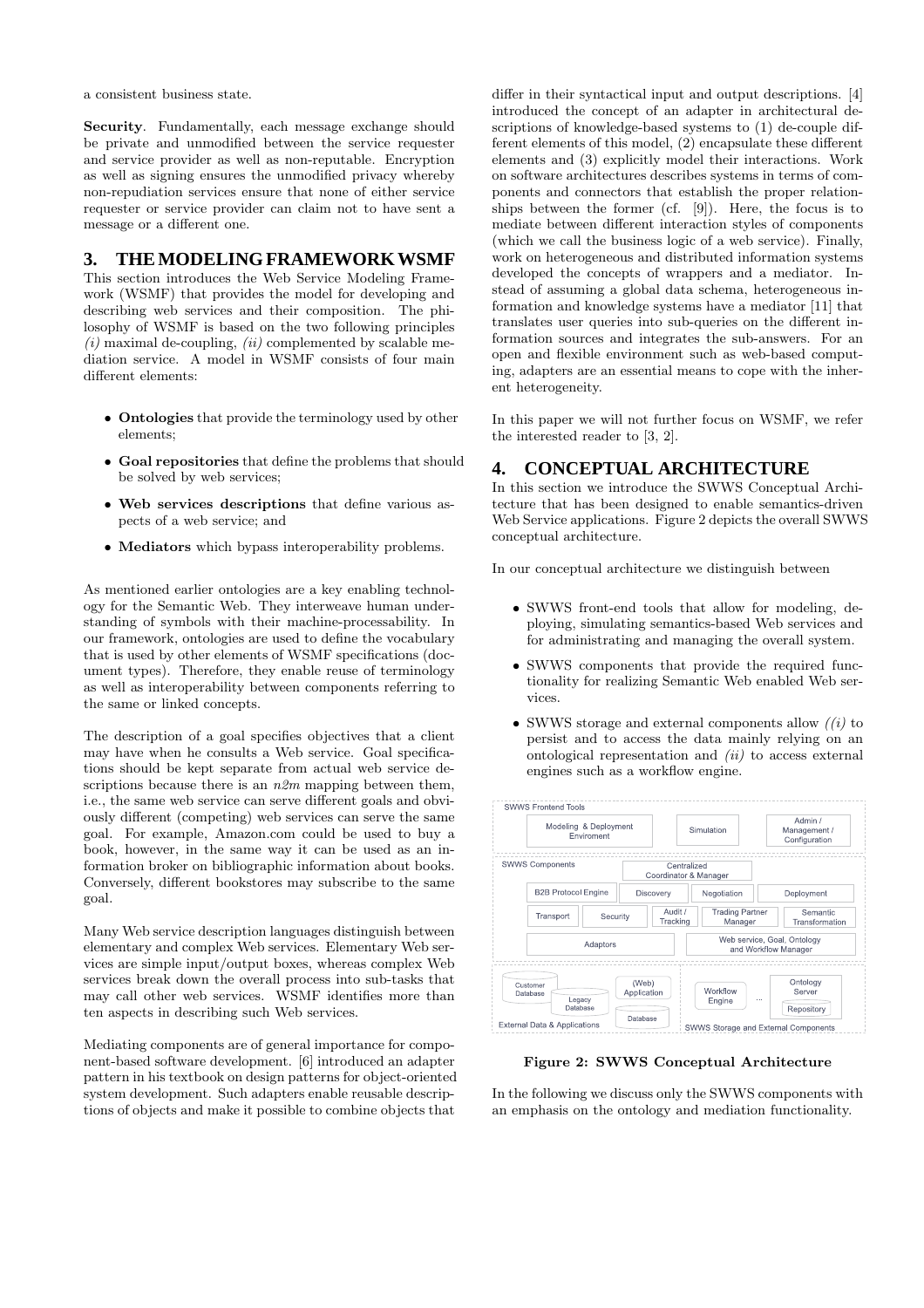## **4.1 SWWS Components**

SWWS core components provide the required functionality for realizing Semantic Web enabled Web services.

**Centralized coordinator and manager**. This component is, as it names says, a management component that manages all other components in the components layer (like a runtime system). It makes sure that incoming requests are route appropriately between the component so that the requests are executed according to the execution semantics as described in the WSMF [3].

**Semantic transformation**. Semantic transformation will be supported by this component on different levels: Data, Business Logics, Message Exchange Protocols and Dynamic Service Invocation. Subsection 4.2 will describe this component in more detail.

**Discovery**. Within SWWS and its underlying de-centralized model and complex semantics-based service descriptions, further means for discovery will be provided. The discovery component allows to support discovery of SWWS. In its simplest form it connects to a centralized UDDI repository. However, according to the P2P paradigm a centralized UDDI repository should prevented and therefore discovery within SWWS is a challenging task.

**Audit/tracking**. Trust is a central feature for the successful application of Web Service technology. This component allows to track the different service providers and consumers to provide means for auditing, etc.

**Trading partner manager**. To provide means for tracking, the trading partner management component stores trading partner profiles including identification, name, address, security keys and identifiable trading partner endpoints. Furthermore, it includes trading partner agreements (e. g. exchange particular type of content over specific types of protocols using a particular transport.)

**Negotiation**. The negotiation component exploits the semantics available within SWWS to support two trading partners negotiating and agreeing on businesses. Match-making is part of the negotiation component, where support for automatically matching service offers with service requests is provided. It provides means for computing semantic similarity along different dimensions between two SWWS-based complex services (cf. [10]).

**Security**. Clearly, a component for authorization and authentication of users storing user profiles and their credentials has to be provided. Furthermore, security also is of highest importance for messages, including channel security management like SSL and message security via encryption/decryption, signing of messages or sequence numbers.

**Workflow, Web service, Ontology, Goal Manager**. The managers are APIs that allow for standardized and simplified access to the underlying data and processes. Thus, they hide the overall complexity by providing a proper defined and extensible application programming interface.

**B2B Protocol engine**. B2B protocols are a defined sequence of message exchange over networks, including support for quality of service, reliability, security, etc. Typically a protocol consists of several layers, including information about document formats, sequencing, packaging, transport binding. Examples of protocols are RosettaNet, OAGIS, and ebXML.

**Deployment**. Web Service deployment is the process of making the defined services available for service consumers. This component supports easy deployment of the defined services onto different platforms like J2EE or .NET.

**Adapters**. Adapters enable reusable descriptions of objects and make it possible to combine objects that differ in their syntactical input and output descriptions. Adapters can be distinguished in *(i)* protocol adapters implementing existing protocols like EDI, SWIFT or RosettaNet. *(ii)* Application adapters that adapt to legacy system or existing home-grown systems (legacy and non-legacy systems). *(iii)* New adapters that support an adaptation friendly way using interface standards like WSDL or J2EE Connector Architecture.

**Transport**. The transport component implements the network and protocol connectivity. It implements protocols like HTTP, SMPT, FTP as well as other protocols like VANs (Value added networks) or SWIFT (protocol of the banking industry).

## **4.2 Ontology and Mediation Components**

This subsection describes how Semantic Web technology is exploited within SWWS with respect to the ontology and mediation component.

**Ontology Support in SWWS.** Section 2 mentioned two SWWS concepts that require ontology support: document types and semantics. Document types are the definition of the structure of the business data that are communicated between trading partners. Document types refer to concepts, attributes of concepts and relationship between concepts that are ideally managed by and represented within ontologies. Ontologies can in a very precise manner define as well as manage concepts, attributes and relationships between concepts.

Semantics refers to the correct population of attributes with correct domain values. Not every value that an attriubute can contain is semantically correct. For example, if a purchase order contains the reference to a model then this reference (in terms of a model number) must match a laptop model. A model number for a desktop or a mainframe would be syntactically correct, but not semantically.

In the architecture ontology servers and associated repositories are used for storing and accessing domain and application concepts (e. g. product names, measures and country codes) represented in the form of ontologies. The technical representation of ontologies will be tightly aligned with  $recent$  W3C Semantic Web standardization activities<sup>2</sup> such as RDF(S) and the ongoing standardization initiatives like

 $^2$ http://www.w3.org/2001/sw/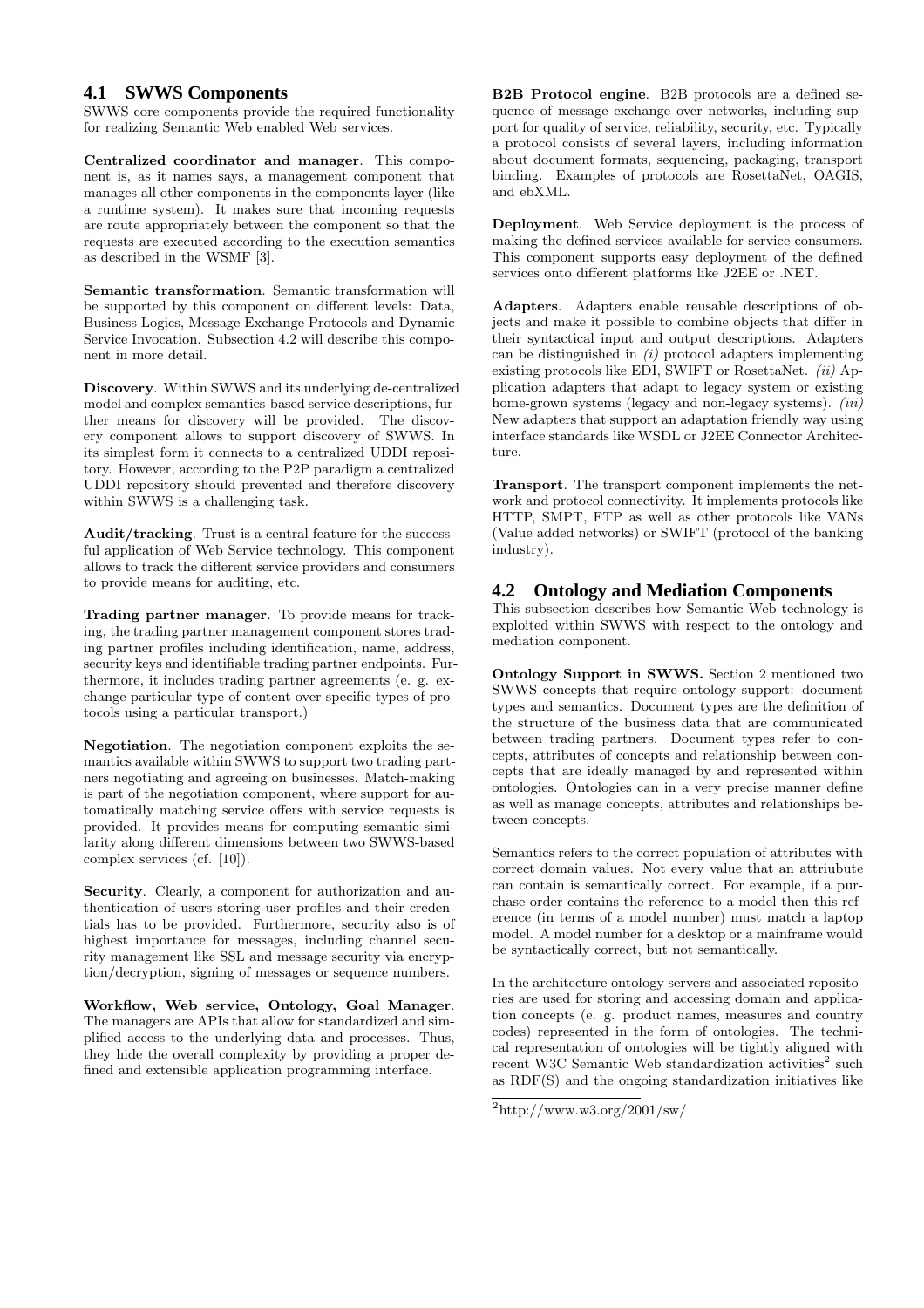OWL. Implementation of the ontology engine will be provided as described in [8].

**Mediation Support in SWWS.** The WSMF assumes a peer-to-peer communication structure between trading partners. This means that trading partners must be able to communicate directly with each other without any intermediary between them. Consequently, SWWS must be able to connect trading partner with each other. Of course, intermediaries are possible (e. g. marketplaces or hubs). However, in this case there is again a P2P communication structure between a trading partner and the intermediary.

A consequence of the point-to-point structure is that each involved trading partner needs to be able to mediate differences in document types, semantics or even business process behavior. An internal definition of a document like a purchase order (e. g. dictated by an application system) might not correspond exactly with the one that is exchanged between the trading partners. [2] enumerates all possible mismatches that can exist. The same applies for the semantics where values differ. A simple example is the internal convention to use long state names like 'California' whereby the short version like 'CA' is used for the document exchanged.

In addition, business processes can mismatch between trading partners. One might use acknowledgments internally whereas none are used between trading partners when exchanging messages. Again, [2] outlines all possibilities.

In order to mediate between the differences the semantic transformation component is included in the SWWS architecture that addresses these mismatches and allows for the mediation of those. The semantic transformation engine provides for each possible mismatch a rule set that overcomes the mismatch. For example, 'CA' is transformed into 'California' in the case of document content. In case of mismatch of processes it either generates the missing acknowledgments or consumes superfluous ones.

The underlying idea of ontology-based mediation is that we lift as well as the schema as the data onto a conceptual level in the form of an ontology and associated instances. Subsequently, we provide means for declarative ontology mapping associated with procedural processing information. A more detailed description how mediation of business communication on a conceptual level is achieved is described in [7].

#### **4.3 Using the Conceptual Architecture**

In this subsection we shortly introduce a round-trip example that shows how to use the SWWS Conceptual Architecture for a Purchase Order (PO) and Purchase Order Agreement (POA) use case. In the laptop purchasing use case described in the beginning of Section 2 the final activity is to send out the purchase order after all approvals and alternative product comparisons took place. The sending (i. e. buying) company is the "buyer" and the laptop vendor is the "seller" in Figure 3. This particular message exchange is described in the following in context of the architecture. Figure 3 is an alternative representation of Figure 2 that only shows the for the example relevant components.

Once the decision has been made which laptop to purchase,



**Figure 3: SWWS Scenario: Processing of two messages.**

a purchase order is signed-off within the enterprise resource management system (ERP). The signed-off purchase order is extracted from the ERP system by an appropriate adapter. Once the adapter has the purchase order (PO) it is audited in the audit component. This is necessary to later on being able to prove that the PO was received by the SWWS architecture. After the audit of the PO happened, the PO is given to the coordinator that coordinates the subsequent processing of the PO. The workflow manager is notified about the PO in order to initiate any business process that might have to happen. In our use case all business processing took place already and no other activity then sending out the PO is to be done. The business process for this is very simple containing a send step in the business process that is responsible for sending out a PO. Once the workflow manager executed the business process the PO is given to the B2B engine in order to accomplish the message exchange with the trading partner ("seller"). The B2B engine looks up trading partner information of that trading partner to which the PO must be sent. This is done by invoking the trading partner management component. The lookup determines the appropriate trading partner agreement and the agreement contains a reference to the B2B protocol to be used. Based on this data the message format as required by the receiver is known. The transformation component is tasked to transform the PO message in the format as required by the receiving trading partner. This is done with the help of semantic transformation based on ontologies. At this point the mediation takes place. Once the transformation happened, the message is in the format according to the agreement with the trading partner. After the transformation the message is given to the transport component that is responsible for sending out the message. However, before the message is sent it has to be signed and encrypted (in most cases) to apply message security. This again is defined in the trading partner agreement. Once the message is all ready to be sent it is audited again fully secured in order to later on be able to prove that the sent happened. Finally, the message is sent to the seller. The seller in turn processes the message internally. This is invisible to the buyer and the buyer only knows that it needs to receive a return message at some point in time, the purchase order acknowledgment message (POA). Once the POA is received, the message processing takes place in the opposite execution order as indicated by